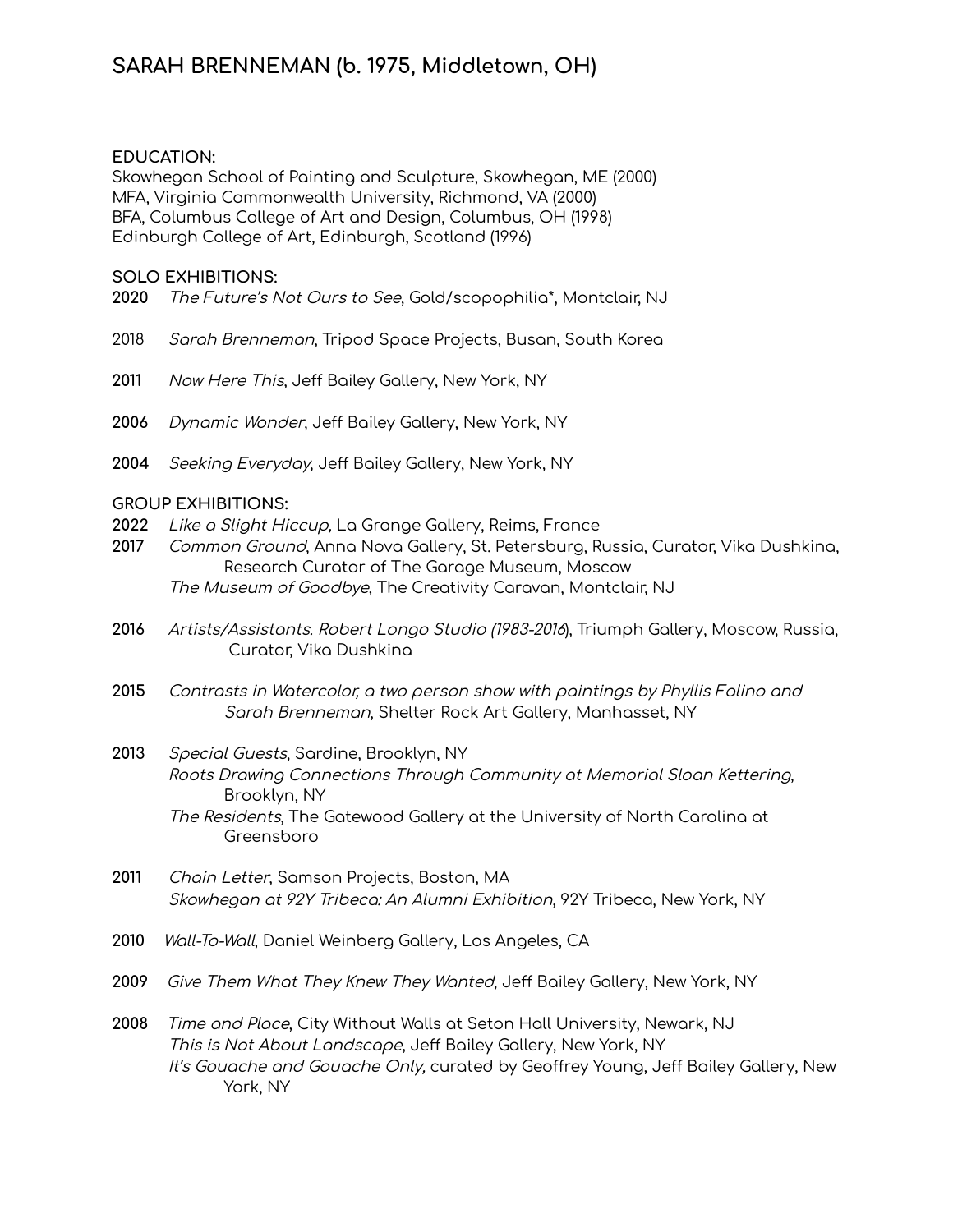# **SARAH BRENNEMAN (b. 1975, Middletown, OH)**

- **2007** Scorcher, Joyce Goldstein Gallery with Jeff Bailey Gallery, Chatham, NY PULSE Art Fair, Jeff Bailey Gallery, New York, NY
- **2006** Transparent/Opaque, Leubsdorf Gallery, Hunter College, New York, NY
- **2005** IMPULSE Art Fair, Jeff Bailey Gallery, Miami, FL We are Not Aimless, Jeff Bailey Gallery, New York, NY Art LA, Jeff Bailey Gallery, Los Angeles, CA
- **2004** Into the Woods, Morsel Gallery, Brooklyn, NY Scope Art Fair, Jeff Bailey Gallery, Miami, FL Chashama at Creative Artists Network, Philadelphia, PA Stray Show, Jeff Bailey Gallery, Chicago, IL In the Studio: 30 Years of the Millay Colony for the Arts, Albany International Airport Gallery, Albany, NY Compound Interest, Collaborative Concepts, Beacon, NY
- **2002** Emerging New York Artists, Arno Maris Gallery, Westfield State College, Westfield, MA Curator, John O'Connor Inaccurate Dreamers, Spark Contemporary Arts Space, Syracuse, NY Night of <sup>a</sup> Thousand Drawings, Artists Space, New York, NY Paper Prayers, Howard Yezerski Gallery, Boston, MA
- **2001** Skowhegan Alumni Exhibition, Knoedler Gallery, New York, NY Passing Through: Eleven New York Artists, Shaqab College of Design Arts, Doha, Qatar, and Bradford Rennick Gallery, VCU, Richmond, VA
- **2000** Selections 2000, Bronx River Art Center and Gallery, Bronx, NY

## **FLAT FILES:**

Pierogi, The Flat Files, New York, New York

## **ONLINE ART REGISTRY:**

White Columns Artist Registry

**RESIDENCIES:**

| 2021 | Virginia Center for Creative Arts, Amherst, VA |
|------|------------------------------------------------|
|------|------------------------------------------------|

- **2004-2005** Chashama Artist-in-Residence, New York, NY
- **2003** The Millay Colony for the Arts, Austerlitz, NY
- **2000** Skowhegan School of Painting and Sculpture, Skowhegan, ME (2000)

**COLLECTIONS:** Aspen Contemporary Art Collection Citigroup Cleveland Clinic Sessanta Ristorante, Curated by Martin Brudnizki Design Studio, London